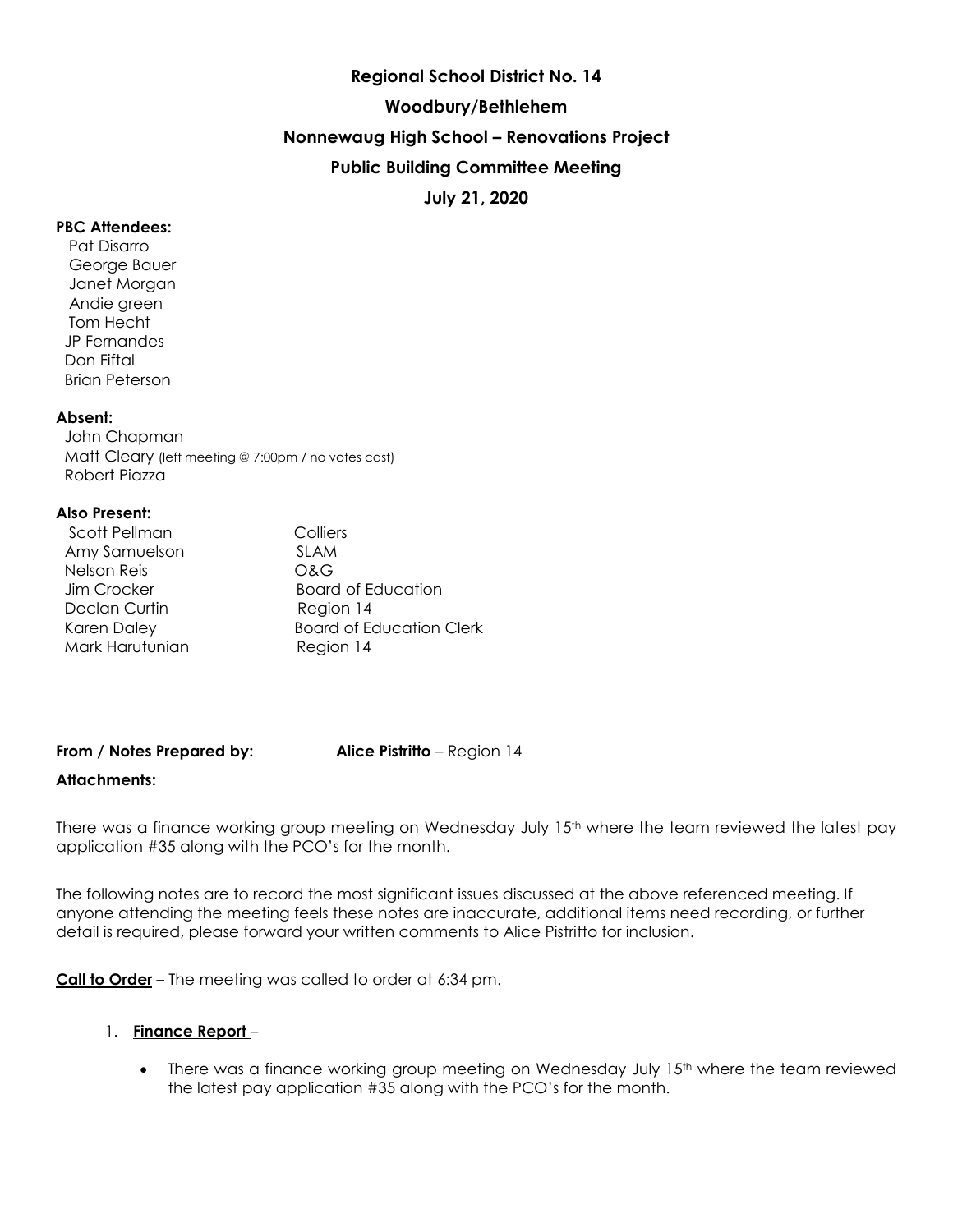• Included in the building committee package for the month were the following PCO's that were approved at the finance working group meeting.

 1.PCO-293 Signage revisions - \$1,936 2.PCO-295 Heat detectors field building – \$4,551 3.PCO-297 Locker Trim - \$8,814

- An updated contingency status report was provided for the committee's review. This month in the meeting packet Colliers attached the full contingency status log that includes all previous approved or rejected change orders along with the contingency log that only includes pending changes and issues. The PCO's approved at the finance working group have been included in this month's contingency status report. The project has expended \$3,462,272.68 in Construction and Owner's contingency and there are pending issues or Owner improvements that total an additional \$594,904, the \$200,000 for AV infrastructure is no longer included in the pending issues and that issue and potential expenditure has been logged as deferred. O&G has been unsuccessful obtaining a quote for the work including from the design Consultant DNR.
- The current available contingency for the High School and BOE facility is approximately \$154,323 assuming all the pending issues or betterments are accepted.
- 2. **OPM Report** Scott Pellman reported on the following:

# **a. Project Update** –

- Project meetings continue to take place online, there was an Owner Architect Contractor meeting last Thursday July 16<sup>th</sup>, Colliers continues to monitor the project in the field on a weekly basis. The architect was finishing the initial punch list of all building areas as of last Friday July 17<sup>th</sup>. An updated project schedule was included in your meeting packet and will be further discussed under the CM's portion of the meeting. The updated schedule has been sent to the districts insurance carrier to coordinate builders' risk for the work that is now extending into the fall.
- There is ongoing coordination with door swings to the Main Office and Counseling Offices, There is a proposal for a piece of furniture to be added adjacent to the Counseling door in the hall to avoid people being hit from the out-swinging door. The proposed was included in your meeting packet for a total of \$1,385.
- There was a request by the athletic director to place a logo on the tennis court windscreens. O&G and the architect have been exploring this request. The shop drawings for selection of the standard color was included in your meeting packet and the same shop drawing also has samples of windscreen logos. Addition of logo cost is approximately \$1,100. Discussion about logo or full name of school. Nelson noted that there is an approximate 4 week turnaround. Design will present options to the committee for further consideration.
- **b. PCO reviews** The following PCO's were presented to the committee.

**PCO-292** – Pasture Fencing – \$15,501

o Cost to install and paint pasture fencing north of the tennis courts. Discussion and review by the committee in regards to placement and where the horses would be in relation to the tennis courts

**PCO-294** – Gym Banner Track – \$15,491 – (CM Contingency)

o Cost to add banner tracks around the perimeter of the gymnasium that were shown on the drawings but not specified. Nelson discussed other options that he has seen but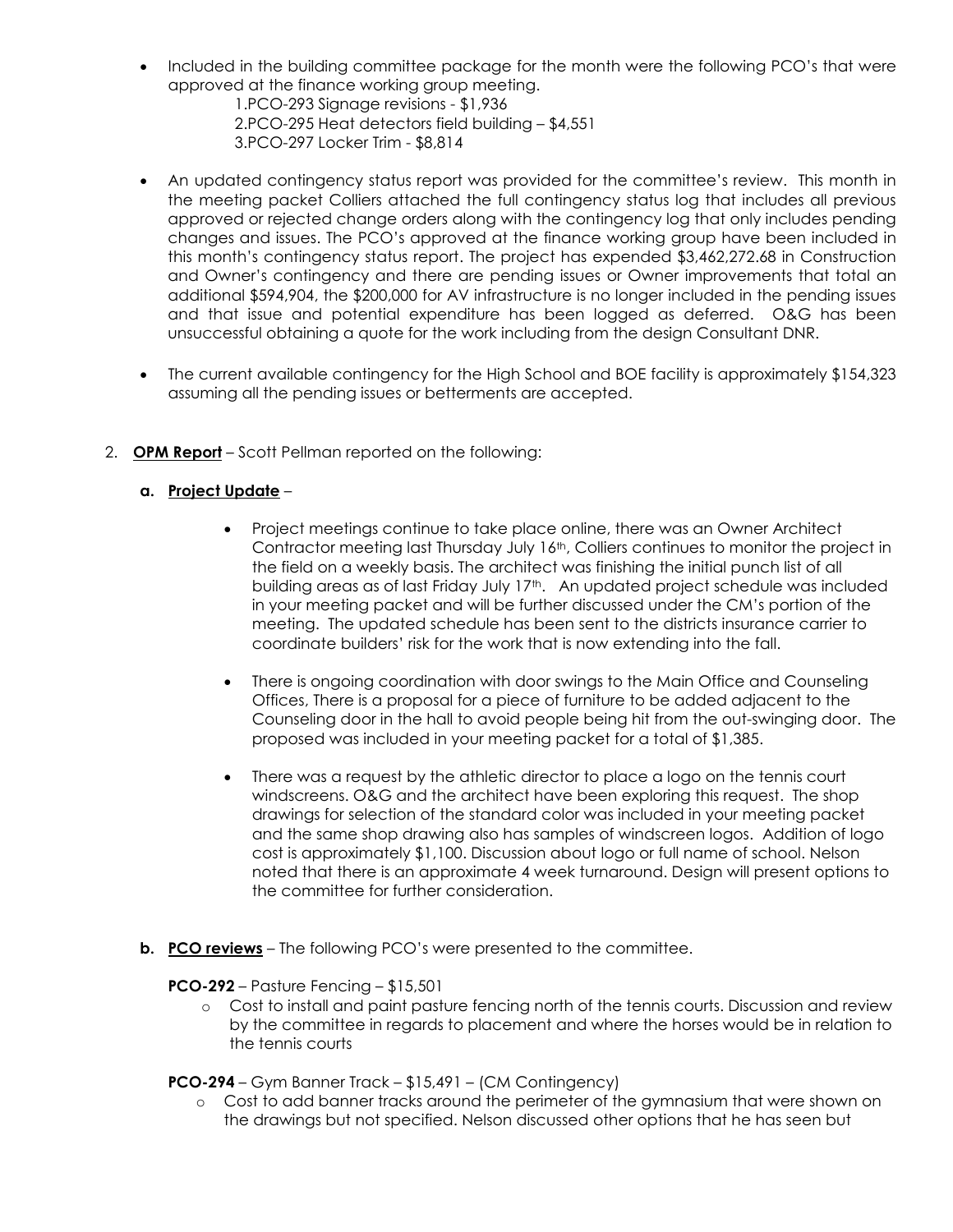noted that these banners are made of heavy fabric and that should be taken into consideration.

## **PCO-296** – DOA leak detection – \$26,211

- o Cost to install leak detection at the roof top mechanical units. (under review)Discussion on the necessity of this addition to the project. Nelson explained that custom drip pans will be installed under the units as well as a detector in the drip pan. These detectors will be tied into the system and will alert if there is a problem. It is a measure to ensure any substantial water damage to the building.
- **PCO-298**  Additional Administration demolition. \$14,894 (CM Contingency)
	- o Cost to remove double layers of drywall discovered above the existing ceilings that was not called for on the demolition drawings. Janet noted that this area was built to code at the time it was originally constructed.

**PCO-299** – Miscellaneous Contingency draw. – \$3,669 – (CM Contingency)

o Cost to add additional Shower hooks, painting of metal deck infills and replacement of ceiling tiles due to phasing remove double layers of drywall discovered above the existing ceilings that was not called for on the demolition drawings.

## **PCO-300** – Stage Pathway Lighting – \$7,272

o Cost to add pathway lighting behind the rear curtain from stage left to stage right. (under review) The committee discussed that this was a safety concern for anyone who was in that area. Jason Bouchard participated by phone to further explain the need for lighting.

# **Architects progress update** – Amy Samuelson reported on the following

- Alex and Jeff are working on final documents
- Continue to working on punch list and close out of the project
- Glass doors in video room and auditorium are still being priced.
- School request door swing in the main office be switched to inward swing. Janet was consulted and it was probably unlikely to be granted. Addition of bench similar to the one outside of guidance is suggested as the solution. Janet also mentioned that changing the door to a slider with a breakaway could be done at a later time. This door is code compliant at this time. There are 2 benches that are on site and not being used .They will be considered for outside of the counseling office and main office doors. Amy noted that this bench will work outside of the counseling office without issue.

# **Construction Update – Nelson Reis-**

- Complete punch lists continue
- Contingency is \$402,979.
- Continue to close out with trades
- Revisions are being worked on with design team
- Commissioning of heating will be done in fall
- Allowances went down slightly
- Managing the project through Covid 19 continues
- List of completed/in progress areas are listed in O&G report for only approved changes
- Allowances last month in 90<sup>th</sup> percentile- Temporary Power is at a deficit
- Gym floor is doing well, humidity is being introduced- Logo is being addressed as well
- CO is reading to move in- Just a walk through with Janet
- Some work will go into September. Change order work and Covid 19 have impacted the timing.
- School will open in fall with no restrictions to the building. Significant progress has been made in the last 4 weeks.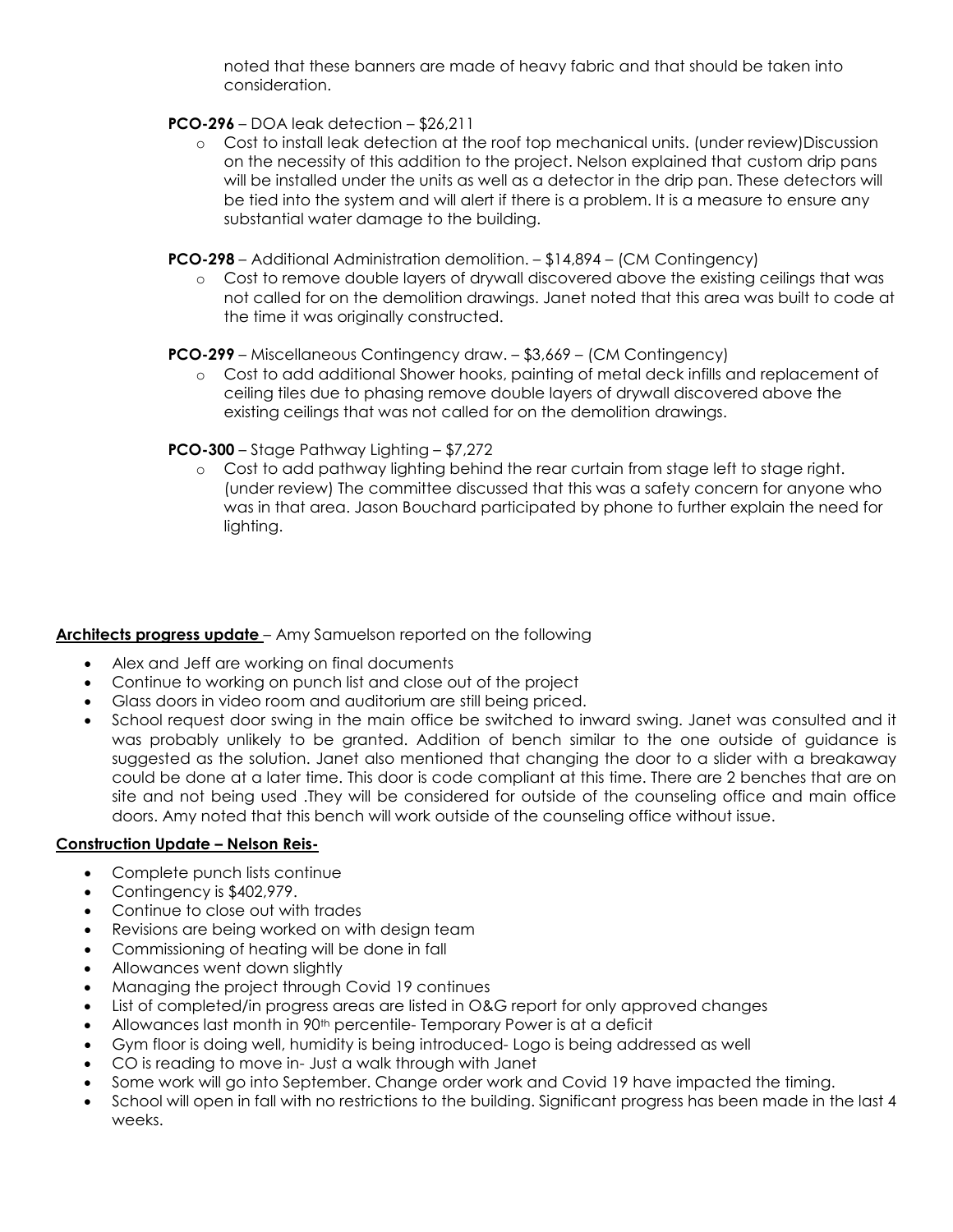- Project is 99% complete- informed insurance company. Any additional premium would be minor. O&G would assume the cost if necessary.
- Fitness room work will need to be completed in August
- Tennis court coating is going well
- Bleachers have a projected finish date of September 4<sup>th</sup> but there is a push to finish in late August
- Artificial/natural fields will be usable along with lights in September

# **Motions 07-21-20 PBC meeting**

### **PCO-292**

**George Bauer made a motion that the public building committee approve PCO - 292 dated 7/8/2020 to install pasture fencing north of the Tennis Courts in the amount of \$15,501. Seconded by JP Fernandes – All in favor- Unanimous, motion passes**

### **PCO-294**

**George Bauer made a motion that the public building committee approve PCO – 294 dated 7/16/2020 to furnish and install gym banner tracks in the amount of \$15,491 as a zero-cost change order to be applied to the GMP contingency. Seconded by JP Fernandes – All in favor- Unanimous, motion passes**

### **PCO-296**

**George Bauer made a motion that the public building committee approval of PCO - 296 dated 7/14/2020 to install leak detection below the roof top mechanical units in the amount of \$26,211 pending review and approval by the design team. Seconded by JP Fernandes – All in favor- Unanimous, motion passes**

### **PCO-298**

**George Bauer made a motion that the public building committee approve PCO – 298 dated 7/16/2020 for unforeseen demolition in the administration area in the amount of \$14,894 as a zero-cost change order to be applied to the GMP contingency. Seconded by JP Fernandes – All in favor- Unanimous, motion passes**

### **PCO-299**

**George Bauer made a motion that the public building committee approve PCO – 299 dated 7/17/2020 for miscellaneous contingency items in the amount of \$3,669 as a zero-cost change order to be applied to the GMP contingency. Seconded by JP Fernandes – All in favor- Unanimous, motion passes**

### **PCO-300**

**George Bauer made a motion that the public building committee approval of PCO - 300 dated 7/17/2020 to install pathway lighting at the auditorium stage in the amount of \$7,272 pending review and approval by the design team. Seconded by JP Fernandes – All in favor- Unanimous, motion passes**

### **Tennis Court Windscreen Logo**

**George Bauer made a motion dated 7/21/2020 to approve logo work on the windscreen for the tennis courts not to exceed \$3,000.00 contingent with Amy and the design team to provide options for the screen. Seconded by JP Fernandes – All in favor- 1Nay- motion passes**